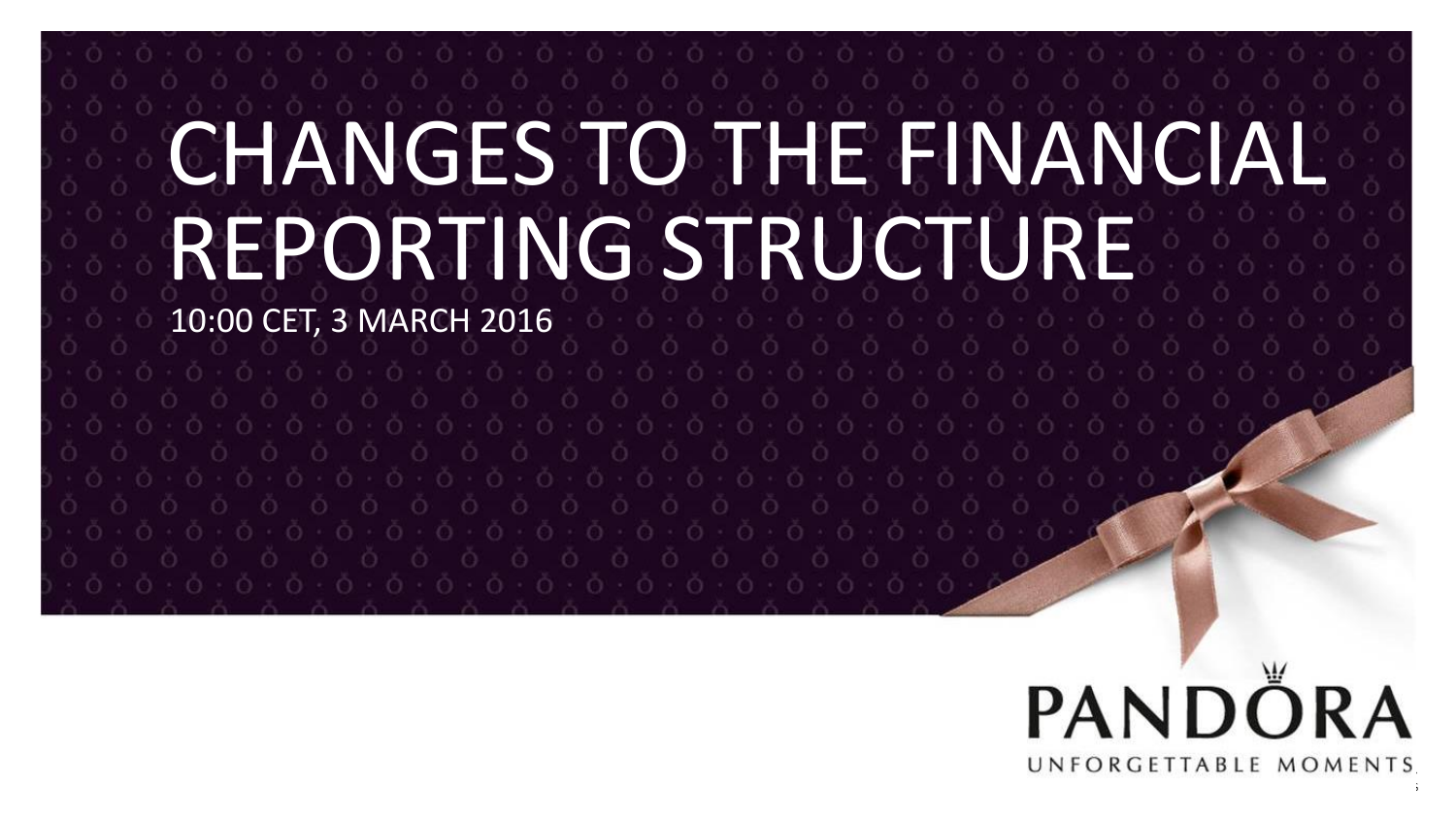#### DISCLAIMER

Certain statements in this presentation constitute forward-looking statements. Forward-looking statements are statements (other than statements of historical fact) relating to future events and our anticipated or planned financial and operational performance. The words "targets," "believes," "expects," "aims," "ntends," "plans," "seeks," "will," "may," "might," "anticipates," "would," "could," "should," "continues," "estimates" or similar expressions or the negatives thereof, identify certain of these forward-looking statements. Other forward-looking statements can be identified in the context in which the statements are made. Forward-looking statements include, among other things, statements addressing matters such as our future results of operations; our financial condition; our working capital, cash flows and capital expenditures; and our business strategy, plans and objectives for future operations and events, including those relating to our ongoing operational and strategic reviews, expansion into new markets, future product launches, points of sale and production facilities.

Although we believe that the expectations reflected in these forward-looking statements are reasonable, such forward-looking statements involve known and unknown risks, uncertainties and other important factors that could cause our actual results, performance or achievements or industry results, to differ materially from any future results, performance or achievements expressed or implied by such forward-looking statements. Such risks, uncertainties and other important factors include, among others: global and local economic conditions; changes in market trends and end-consumer preferences; fluctuations in the prices of raw materials, currency exchange rates, and interest rates; our plans or objectives for future operations or products, including our ability to introduce new jewellery and non-jewellery products; our ability to expand in existing and new markets and risks associated with doing business globally and, in particular, in emerging markets; competition from local, national and international companies in the United States, Australia, Germany, the United Kingdom and other markets in which we operate; the protection and strengthening of our intellectual property rights, including patents and trademarks; the future adequacy of our current warehousing, logistics and information technology operations; changes in Danish, E.U., Thai or other laws and regulations or any interpretation thereof, applicable to our business; increases to our effective tax rate or other harm to our business as a result of governmental review of our transfer pricing policies, conflicting taxation claims or changes in tax laws; and other factors referenced to in this presentation.

Should one or more of these risks or uncertainties materialise, or should any underlying assumptions prove to be incorrect, our actual financial condition, cash flows or results of operations could differ materially from that described herein as anticipated, believed, estimated or expected.

We do not intend, and do not assume any obligation, to update any forward-looking statements contained herein, except as may be required by law or the rules of NASDAQ Copenhagen. All subsequent written and oral forward-looking statements attributable to us or to persons acting on our behalf are expressly qualified in their entirety by the cautionary statements referred to above and contained elsewhere in this presentation.

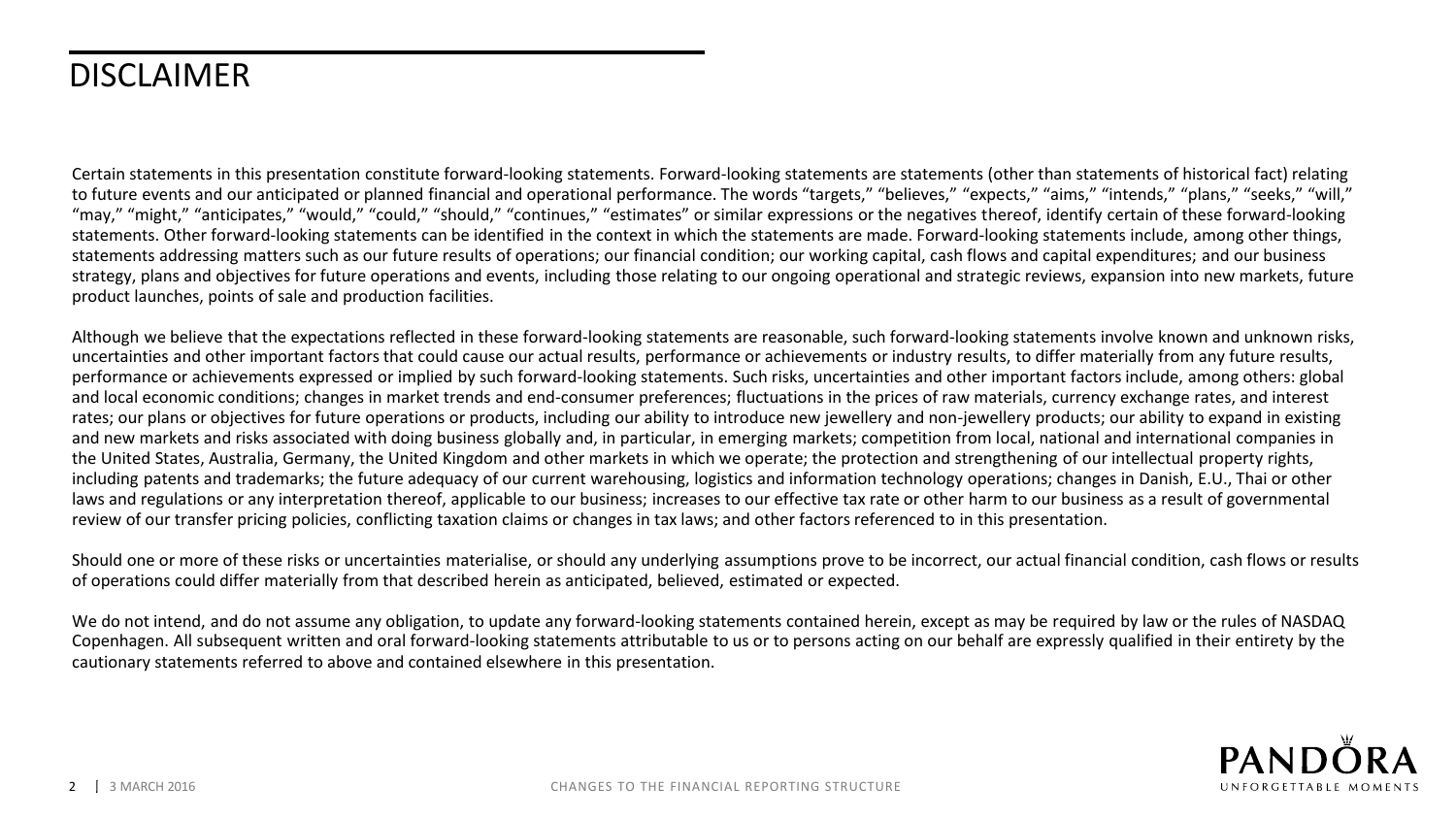## CHANGED FINANCIAL REPORTING STRUCTURE - APPROACH



- Unchanged external reporting since the IPO in 2010
- Substantial development in the business and structure from 2010 to 2015
- Better reflection of the current business
- A more balanced and transparent reporting

- Detailed breakdown on a regional level
- More symmetric structure

• Full alignment between internal operations and external reporting

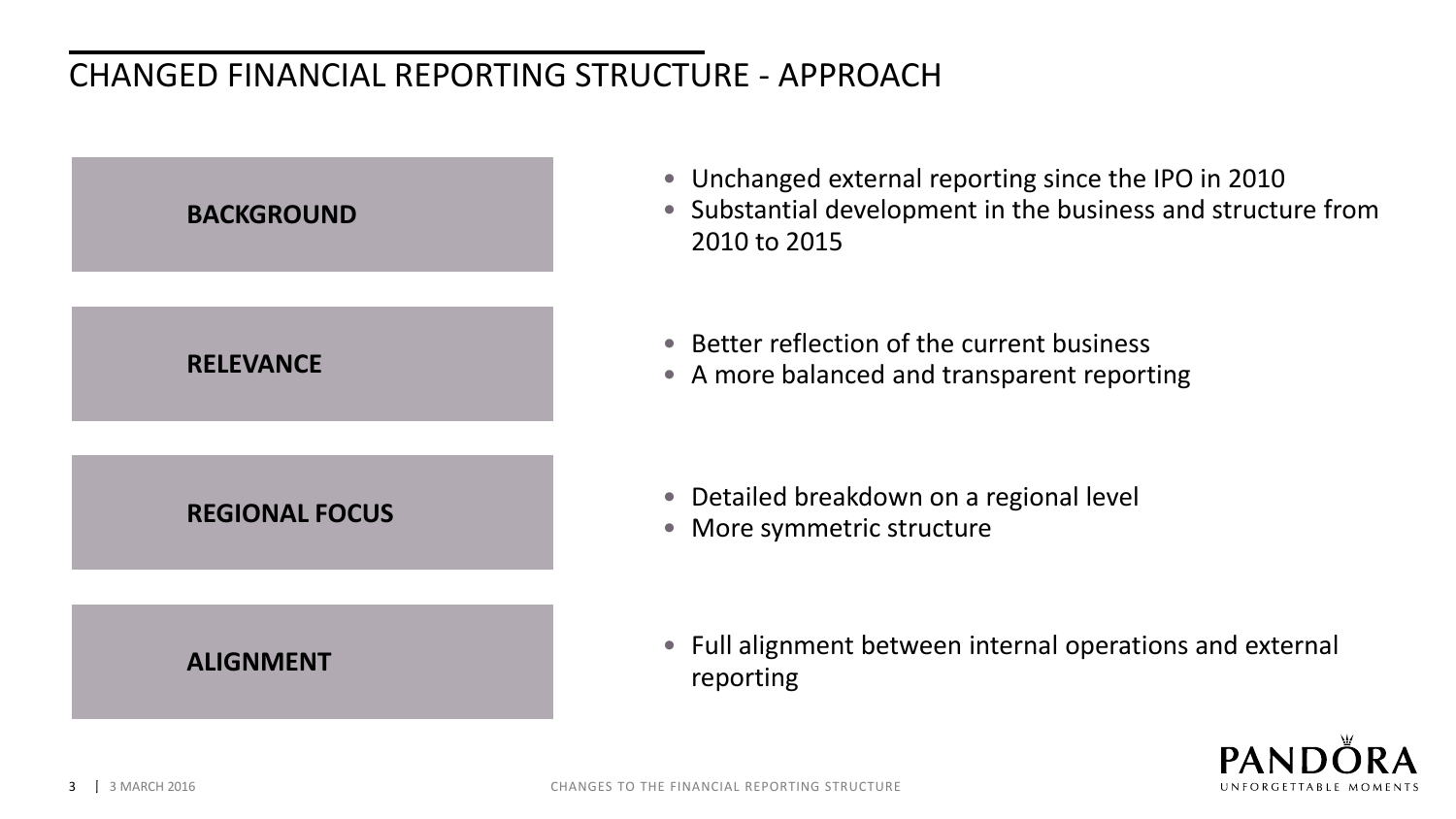#### OVERVIEW OF CHANGES

|                                                         | <b>REVENUE</b>                                                                          | <b>STORE COUNT</b>                                                                                  | <b>LIKE-FOR-LIKE</b>                                                                              |  |
|---------------------------------------------------------|-----------------------------------------------------------------------------------------|-----------------------------------------------------------------------------------------------------|---------------------------------------------------------------------------------------------------|--|
| <b>SYMMETRIC</b><br><b>REGIONAL</b><br><b>REPORTING</b> | Regional and group revenue,<br>reported per store type (no<br>country specific revenue) | Regional and group number<br>of stores per sales channels                                           | Like-for-like sales-out growth<br>reported for concept stores<br>for all regions and total        |  |
|                                                         | <b>Multibranded stores</b><br>aggregate revenue from<br>gold, silver and white stores   | <b>Multibranded stores</b><br>aggregate all gold, silver and<br>white stores                        | No country specific like-for-<br>like development                                                 |  |
|                                                         | <b>PRODUCT MIX-</b><br><b>TOTAL BRACELETS</b>                                           | <b>ALLOCATION OF</b><br><b>UNALLOCATED COSTS</b>                                                    | <b>HOUSEKEEPING</b>                                                                               |  |
| <b>UPDATE OF</b><br><b>EXISTING</b><br><b>TABLES</b>    | Update of 'bracelet' category<br>to include all bracelets                               | Costs categorised as<br>unallocated costs will be<br>allocated to the three<br>geographical regions | <b>Updated definition of</b><br>$\vert$ 1)<br>3rd party distributors<br>Remove ASP & Volume<br>2) |  |

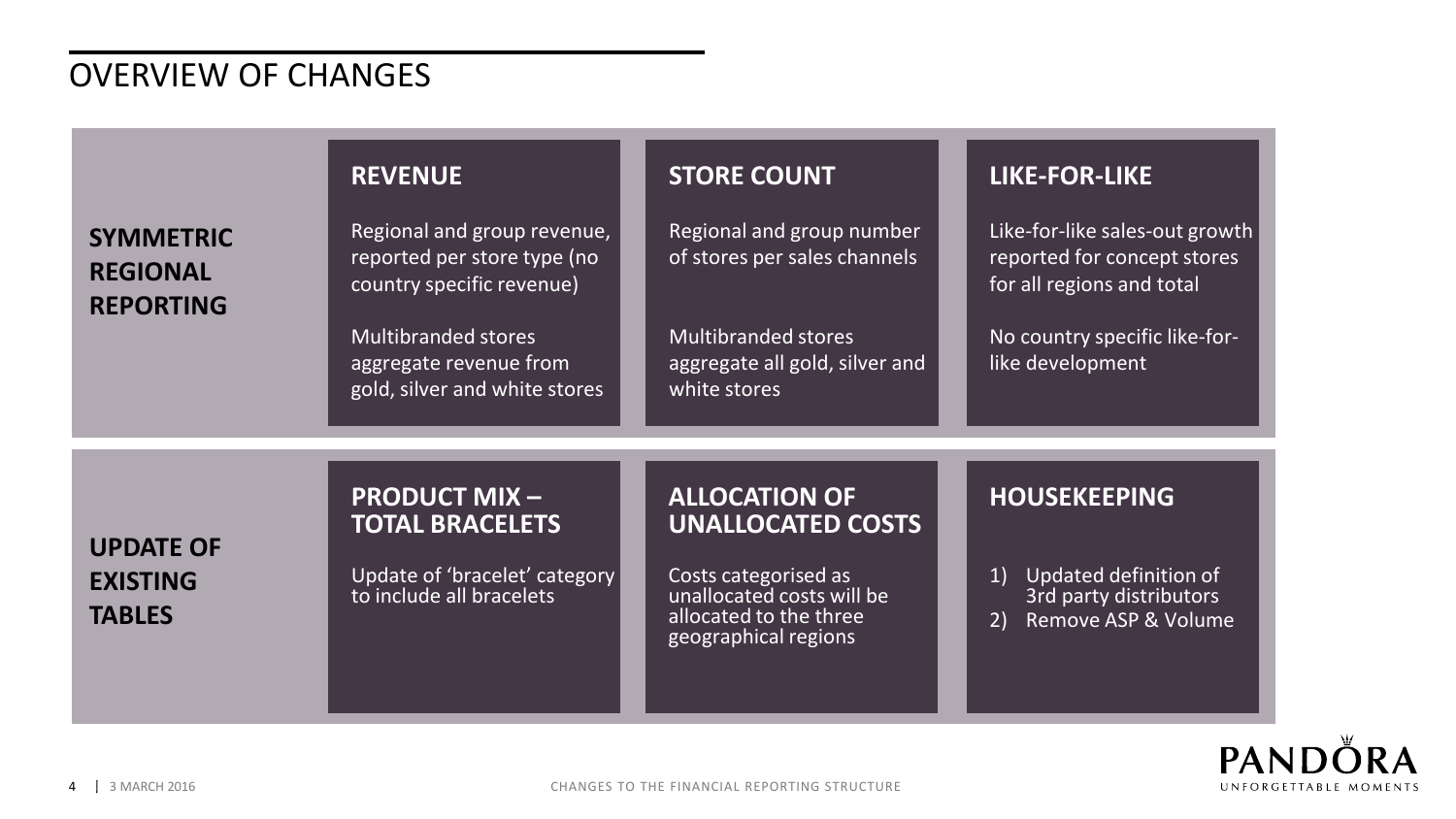#### SYMMETRIC REGIONAL REPORTING

| <b>REVENUE</b> |
|----------------|
|                |
|                |

| Group<br><b>EMEA</b><br>Americas | AS/PAC  |         |
|----------------------------------|---------|---------|
| <b>DKK</b> million               | Q4 2015 | Q4 2014 |
| Concept stores                   | 3,723   | 2,226   |
| - Hereof PANDORA owned           | 1,343   | 669     |
| Shop-in-shops                    | 707     | 529     |
| - Hereof PANDORA owned           | 177     | 96      |
| <b>Branded</b>                   | 4.430   | 2,755   |
| Branded as % of total            | 78.0%   | 69.6%   |
| <b>Multibranded</b>              | 786     | 783     |
| <b>Total Direct</b>              | 5,216   | 3,538   |
| 3rd party                        | 465     | 423     |
| <b>Total revenue</b>             | 5,681   | 3,961   |
|                                  |         |         |



| <b>Number of POS</b>   | Q4 2015 | Q4 2014 |
|------------------------|---------|---------|
| Concept stores         | 1,802   | 1,410   |
| - Hereof PANDORA owned | 474     | 251     |
| - Hereof 3rd party     | 491     | 346     |
| Shop-in-shops          | 1,674   | 1,555   |
| - Hereof PANDORA owned | 118     | 70      |
| - Hereof 3rd party     | 408     | 288     |
| <b>Branded</b>         | 3,476   | 2,965   |
| Branded as % of total  | 37.5%   | 29.9%   |
| <b>Multibranded</b>    | 5,795   | 6,941   |
| - Hereof 3rd party     | 1,184   | 1,028   |
| <b>Total PoS</b>       | 9.271   | 9,906   |
|                        |         |         |

#### **CONCEPT STORE LIKE-FOR-LIKE SALES-OUT**

| Like-for-like sales out    | Q4 2015 | Q4 2014 |
|----------------------------|---------|---------|
| Americas                   | 7.3%    | 6.3%    |
| <b>FMFA</b>                | 13.5%   | 14.6%   |
| Asia Pacific               | 26.4%   | 20.2%   |
| <b>Group like-for-like</b> | 12.5%   | 12.4%   |

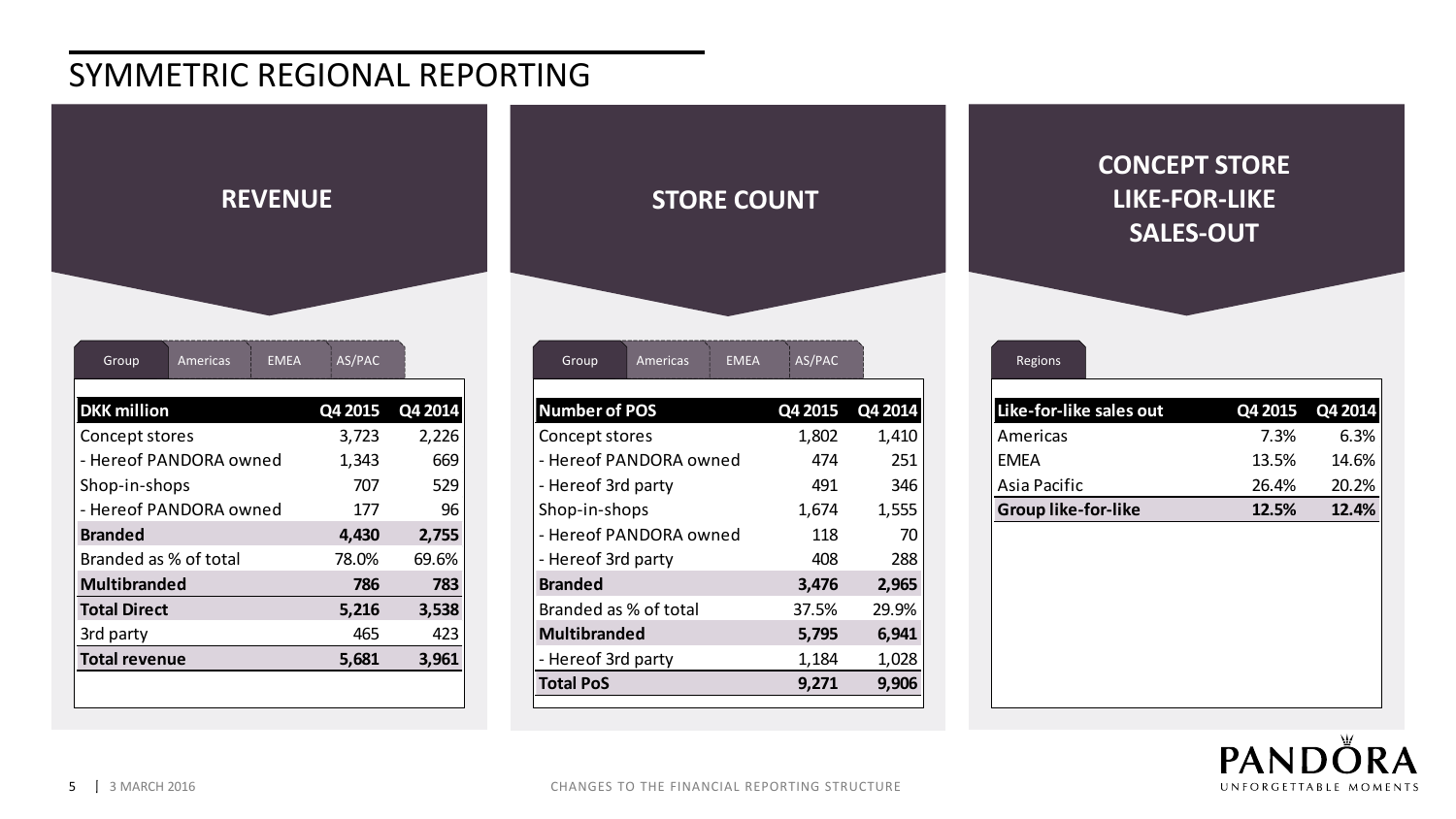#### UPDATE EXISTING TABLES

#### **PRODUCT-MIX (BRACELET CATEGORY)**

| Group                                    |       |                 |
|------------------------------------------|-------|-----------------|
| <b>DKK</b> million                       |       | Q4 2015 Q4 2014 |
| Charms                                   | 3,568 | 2,656           |
| <b>Bracelets</b>                         | 1,019 | 690             |
| - Hereof Moments and ESSENCE collections | 719   | 465             |
| Rings                                    | 663   | 355             |
| Other jewellery                          | 431   | 260             |
| <b>Total revenue</b>                     | 5,681 | 3,961           |
|                                          |       |                 |

#### **EBITDA (COST ALLOCATION) HOUSEKEEPING**

| <b>EBITDA</b> margins      |       | Q4 2015 Q4 2014 |
|----------------------------|-------|-----------------|
| Americas                   | 30.7% | 29.3%           |
| <b>FMFA</b>                | 41.9% | 39.1%           |
| Asia Pacific               | 40.1% | 46.9%           |
| <b>Group EBITDA margin</b> | 37.7% | 36.5%           |

#### - UPDATED DEFINITION OF 3RD PARTY

- REMOVE ASP AND VOLUME

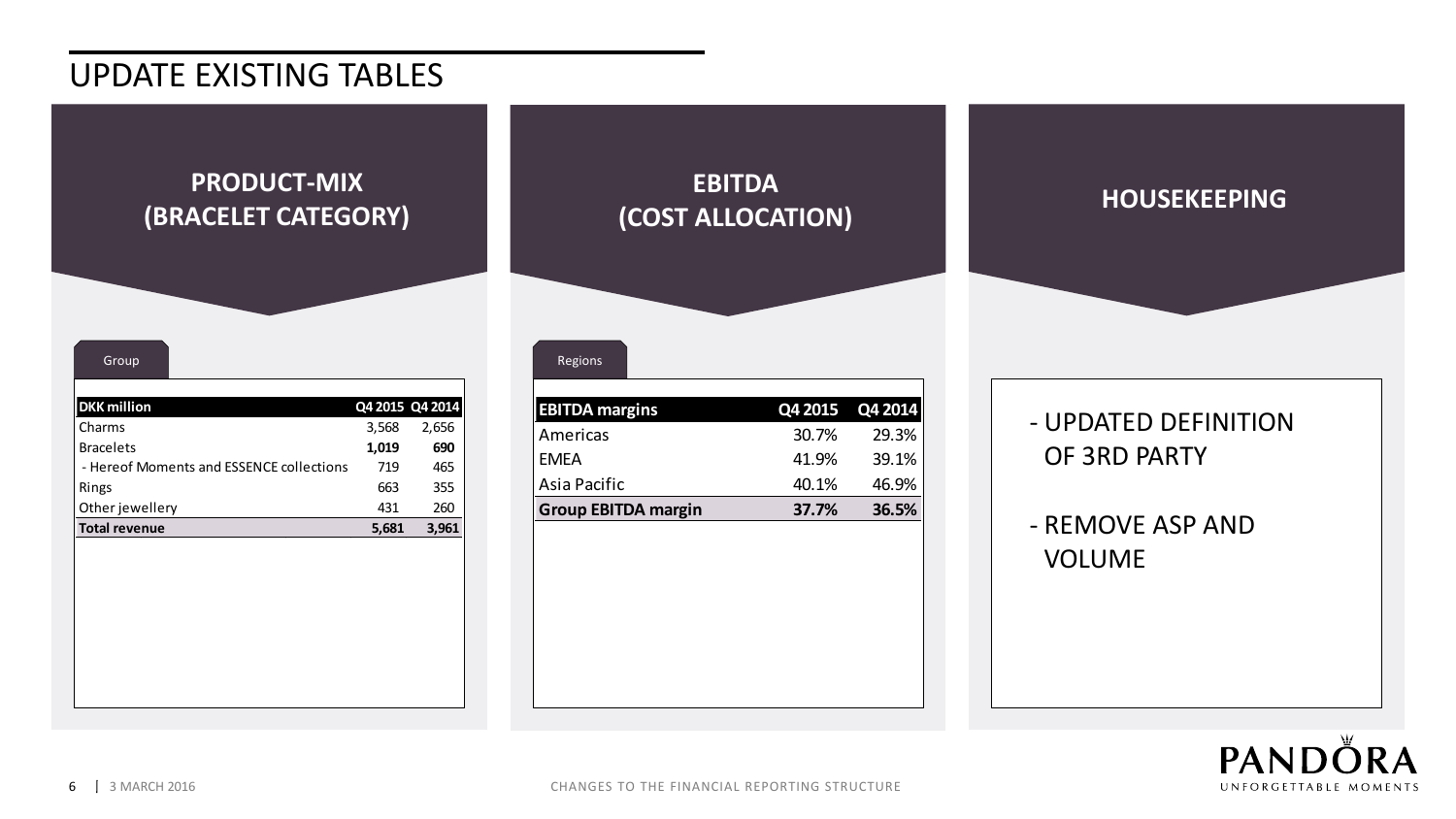## WHAT TO EXPECT IN MAY (Q1 2016)



New reporting structure to be implemented with effect from the Q1 2016 Company Announcement (May 10)



All financial figures, commentary, like-for-like, store count and forward looking statements will be reported in line with the changes to the financial reporting structure



Flavor on markets will be provided when deemed relevant Comparative figures (8 quarters back) based on the updated format are provided as of today